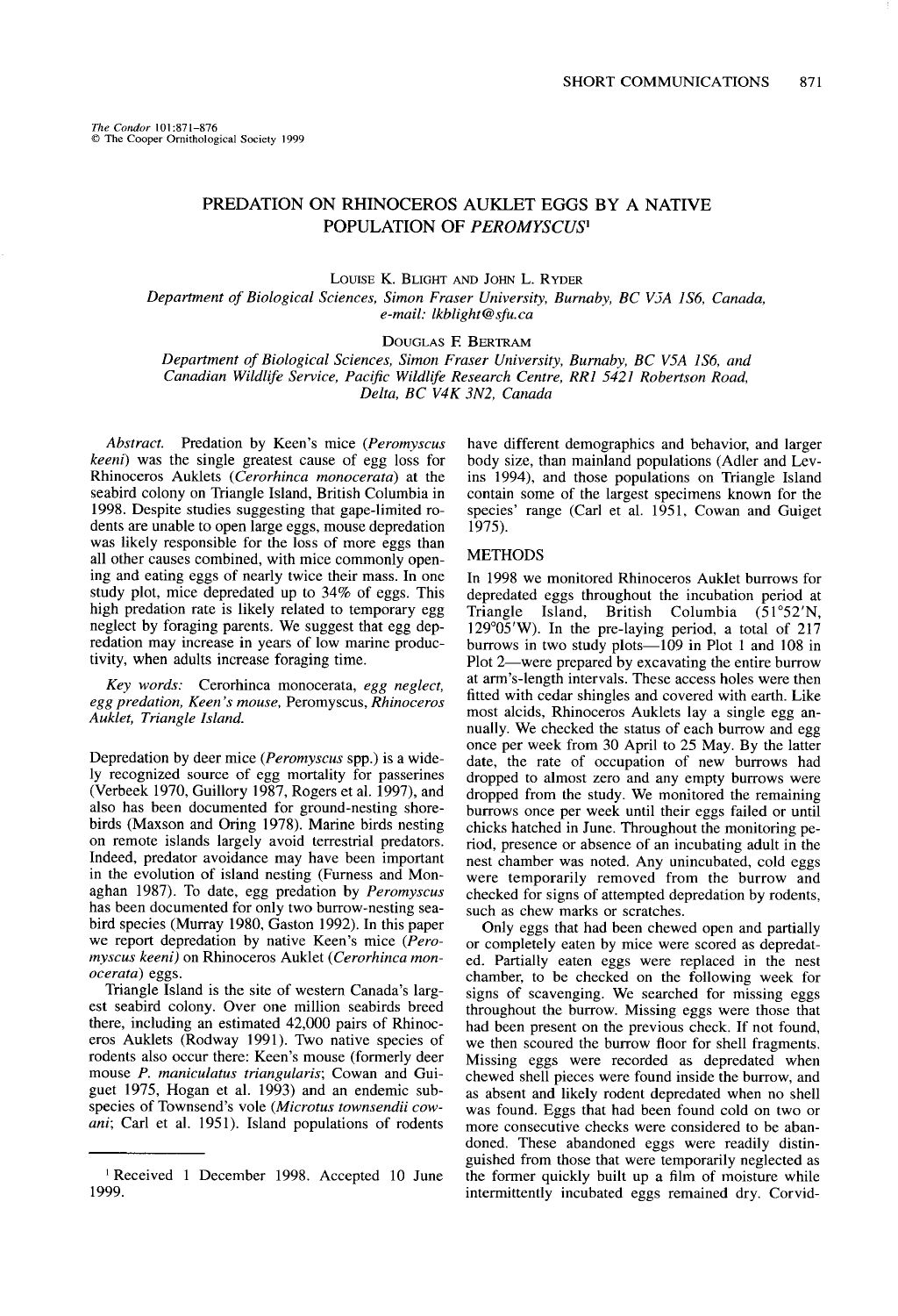**depredated eggs also were readily distinguished from those eaten by mice. Although Rhinoceros Auklet burrows are generally too deep for avian egg predators to enter, in 1998, Northwestern Crows (Corvus caurinus) and Common Ravens (C. corax) learned to unearth our hidden access shingles and remove both incubated and unincubated eggs. Auklet eggs were recorded as being taken by corvids when shingles near the nest chamber were found torn up and a previously present egg was either missing or found eaten in the vicinity of the access hole.** 

**In order to test whether observer presence increased rodent predation, 88 burrows in a third, control plot also were fitted with observation shingles. Each of**  these control burrows was monitored at 5-day intervals **until an egg was found, and then left unchecked for 30 days. If an egg was still present on this later check, it was scored in the same manner as the eggs in the study plots, and the burrow was then monitored every 5 days until a chick was found. As these later 5-day checks necessarily involved observer presence, only those control eggs found depredated on the initial burrow check or on the check ending the 30-day control period were used for purposes of comparison with the study plots. We combined data for the two study plots and used z-tests (Zar 1984) to compare their rate of depredation with that in the control plot. Missing control eggs were recorded, but as we had very limited knowledge of incubation history for the control plot, data on missing eggs were excluded from all plots for the comparison of control vs. study plots.** 

**In mid-May, to verify that mice could open an intact and viable egg, two burrows were monitored overnight for two nights each with a remote video camera attached to an infrared burrow probe (Peeper burrow orobe. Christensen Designs. Manteca, California). The monitored burrows were selected from those in which**  a cold but intact and uncracked egg had just been **found, and the probe was positioned so as not to impede any access of a returning parent. We ended video monitoring after footage of a predation event was obtained from the second burrow.** 

**Mean rodent body mass was obtained in late May from mice trapped with Sherman live traps baited with peanut butter. Mouse body mass was recorded to the nearest g with a 100-g Avinet or Pesola balance. Auklet eggs also were weighed, and measured for width and length to the nearest 0.1 mm using vernier calipers.** 

**In order to determine whether predation rate at Triangle Island fluctuated with locality, we used z-tests to check for inter-plot differences in predation rates. We also tested the hypothesis that the risk of egg predation was higher early in incubation, when the rate of egg neglect is reportedly higher (Wilson 1977). Data for the two study plots were combined and chi-square analysis was used to test for differences in number of egg predation events in the first half of incubation vs. incidents in the latter half of the incubation period. Mean incubation time for Rhinoceros Auklets is 45 days (Wilson and Manuwal 1986) and the mid-point was rounded down to 22 days. Laying date was calculated conservatively. Burrow checks were done every 7 days, so egg age of day 1 was backdated to 6 days before an egg was first found. Eggs that were classified as abandoned** 

**and were later eaten were excluded from these analyses.**  Values below are reported as mean  $\pm$  SD.

### **RESULTS**

**A total of 124 eggs were laid in the 217 study burrows. Causes of egg loss other than mouse depredation were varied, but totaled to less than all possible loss to rodents in both plots (Table 1). Depredated eggs were always chewed open at one end, usually on the small end, but on one occasion the large end. The egg was then opened along the top surface (Fig. 1). When found initially, egg contents were sometimes completely removed but most often were only partially eaten. Most (78%) of the depredation on Rhinoceros Auklet eggs took place during the first half of the incubation period** ( $\chi^2 = 5.7$ ,  $P \le 0.02$ ).

**Although predation rate initially appeared to vary**  by plot, with 25% of eggs consumed by rodents in Plot **1 and 13% in Plot 2 (Table 1). the differences were**  not significant ( $z = 1.3$ ,  $P > 0.18$ ). Depredated eggs **replaced by us in their burrows were generally chewed into fragments and widely scattered, often without a trace, by the following weekly burrow check. It was for this reason that we recorded missing eggs as having been likely depredated. When missing eggs were in**cluded, there was still no inter-plot variation ( $z = 0.5$ , **P > 0.6), and rodent predation may have occurred in as many as 34% and 30% of nests in Plots 1 and 2, respectively (Table 1). Egg loss from all causes totaled to over 50% in each study plot (Table 1).** 

**A total of 28 eggs were found cold on at least one occasion throughout May and June, although not all depredated eggs were cold on the previous check. Although many of these cold eggs were later found depredated, 7 of the 28 (25%) later hatched, indicating that egg-eating rodents have the opportunity to take viable embryos as well as those that have been abandoned. Of 49 eggs laid in the control plot, 6 (12%) were found depredated by rodents immediately before or after the 30-day non-monitoring period. Despite the increased likelihood of predation events being missed due to the length of the control period, the observed rate of egg depredation in the control plot did not differ significantly from the overall depredation rate for the two**  study plots  $(z = 0.8, P > 0.4)$ . We concluded that **observer presence in the study plots did not increase egg predation artificially, either through disturbance of incubating birds or by providing olfactory clues to mice about an egg's location.** 

**On average, auklet eggs were nearly twice the mass**  of mice. Mouse body mass was  $43.8 \pm 5.1$  g ( $n = 56$ ), and egg mass was  $79.0 \pm 5.4$  g ( $n = 18$ ). Mean egg size was  $69 \times 47$  mm ( $n = 18$ ). Despite this size **difference, mice were still able to open intact eggs. The mouse filmed in our study took approximately 17 min to chew through the eggshell and begin consuming its contents. While chewing on the egg, the mouse alternated between lodging it against the camera lens and holding it immobile against the burrow floor. The mouse also rolled the egg vigorously about the burrow as well as chewing on it.** 

### **DISCUSSION**

**At Santa Barbara Island, California, deer mice (P. m.**   $elusus$ ) preyed upon Xantus' Murrelet (Synthliboram-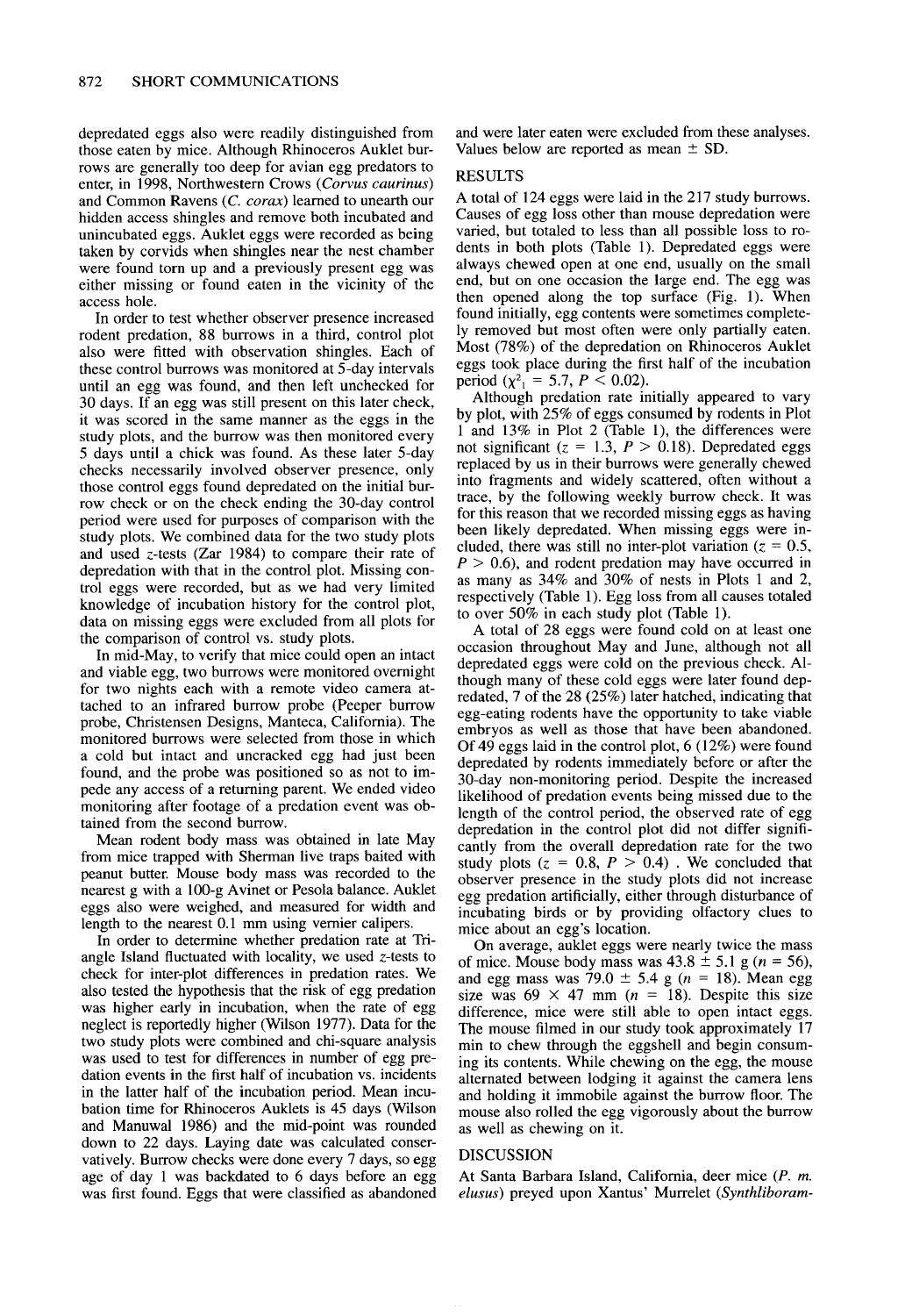|     | TABLE 1. Causes of Rhinoceros Auklet (Cerorhinca r                                                       |                                                               | monocerata) egg loss at Triangle Island. Values are $n$ (%). |                    |                               |                             |                    |                     |                      |
|-----|----------------------------------------------------------------------------------------------------------|---------------------------------------------------------------|--------------------------------------------------------------|--------------------|-------------------------------|-----------------------------|--------------------|---------------------|----------------------|
| 288 | redation<br>Rodent<br>$\widehat{A}$                                                                      | $M$ issing eggs $(B)$                                         | Total likely<br>rodent pred.<br>$(A + B)$                    | $Corvidpreda-tion$ | Egg<br>abandoned <sup>a</sup> | Egg<br>cracked<br>in burrow | Other <sup>b</sup> | Gone at<br>hatching | Total egg loss       |
|     | 15(24.6)<br>8(12.7)                                                                                      | (1(17.5)<br>(9.8)                                             | 21 (34.4)<br>19 (30.2)                                       |                    |                               |                             |                    |                     | 32(50.8)<br>32(52.5) |
|     | Egg found cold on two or more consecutive checks.<br>One nest chamber collapse, one adult dead in burrow | urrow from Peregrine Falcon ( <i>Falco peregraus</i> ) attack |                                                              |                    |                               |                             |                    |                     |                      |

**phus hypoleucus) eggs only when parents were absent from the nest during the early post-laying period (Murray 1980, Murray et al. 1983). Gaston (1992) also reported that Peromyscus predation on the eggs of the**  Ancient Murrelet (Synthliboramphus antiquus) oc**curred during periods of parental absence. Our observations suggest that the situation is similar for Rhinoceros Auklets. Rhinoceros Auklets may neglect their egg during the first 8 days of incubation, although it is not known whether these neglected eggs are incubated at night (Wilson 1977). They may also neglect the egg for intervals of 1 to 3 days later in incubation (Wilson 1977, Wilson and Manuwal 1986, L. K.**  Blight, unpubl. data). In Cassin's Auklets (Ptychoram**phus aleuticus), the incidence of natural egg neglect also is highest early in the incubation period, and lowest later on during the period of incubation corresponding to the most rapid embryonic development (Astheimer 1991). Consistent with this, most depredation on Rhinoceros Auklet eggs on Triangle Island occurred in the first half of the incubation period and likely coincided with the period of greatest egg neglect. An alternative explanation for these results is that incidents of egg neglect may be equally spaced throughout the incubation period and mice may simply switch to new, emerging food sources near the end of May. Given that unattended eggs are a large, high-energy food source, however, we predict that mice should take eggs whenever they find them available.** 

**Egg predation by herbivorous voles has been reported elsewhere (Sealy 1982, BureS 1997), but appears to be rare. We found no evidence that herbivorous Townsend's voles were present as predators in auklet burrows. Voles were observed eating only vegetation, and chew mark patterns on depredated eggs did not vary from those known by us to be caused by mice (pers. observ.). Although Lariviere (1999) points out the problems involved in identifying nest predator species through examination of eggshell remains, particularly in diverse, terrestrial ecosystems, we are confident that identification of nest predators on Triangle Island presented few**  such difficulties. Introduced rabbits *(Oryctolagus cunic***ulus) are the only other terrestrial, non-avian vertebrates found on Triangle Island (Carl et al. 1951).** 

**Various experiments have used Japanese Quail (Coturnix coturnix) eggs to study predation by small mammals (Roper 1992, Haskell 1995, DeGraaf and Maier 1996). The results of these studies have generally been interpreted to mean that small rodents are gape-limited and cannot open any egg larger than that of a moderately-sized passerine. Rhinoceros Auklet eggs are**  about double the size of  $33 \times 23$  mm reported for quail **eggs by DeGraaf and Maier (1996). In addition, the shells of auklet eggs are thicker (0.29-0.40 mm; Gaston and Dechesne 1996) than quail eggs (0.22-0.23 mm; DeGraaf and Maier 1996). Mice preying on Rhinoceros Auklet eggs on Triangle Island are handling an item that is considerably larger, and thicker shelled, than a quail egg and in fact on average approaches two times rodent mass. The filming of a mouse depredating an auklet egg clearly illustrates that some murid rodents are able to open an intact egg despite a pronounced size difference between predator and prey item (Fig. 2). Gaston (1992) suggests that most suc-**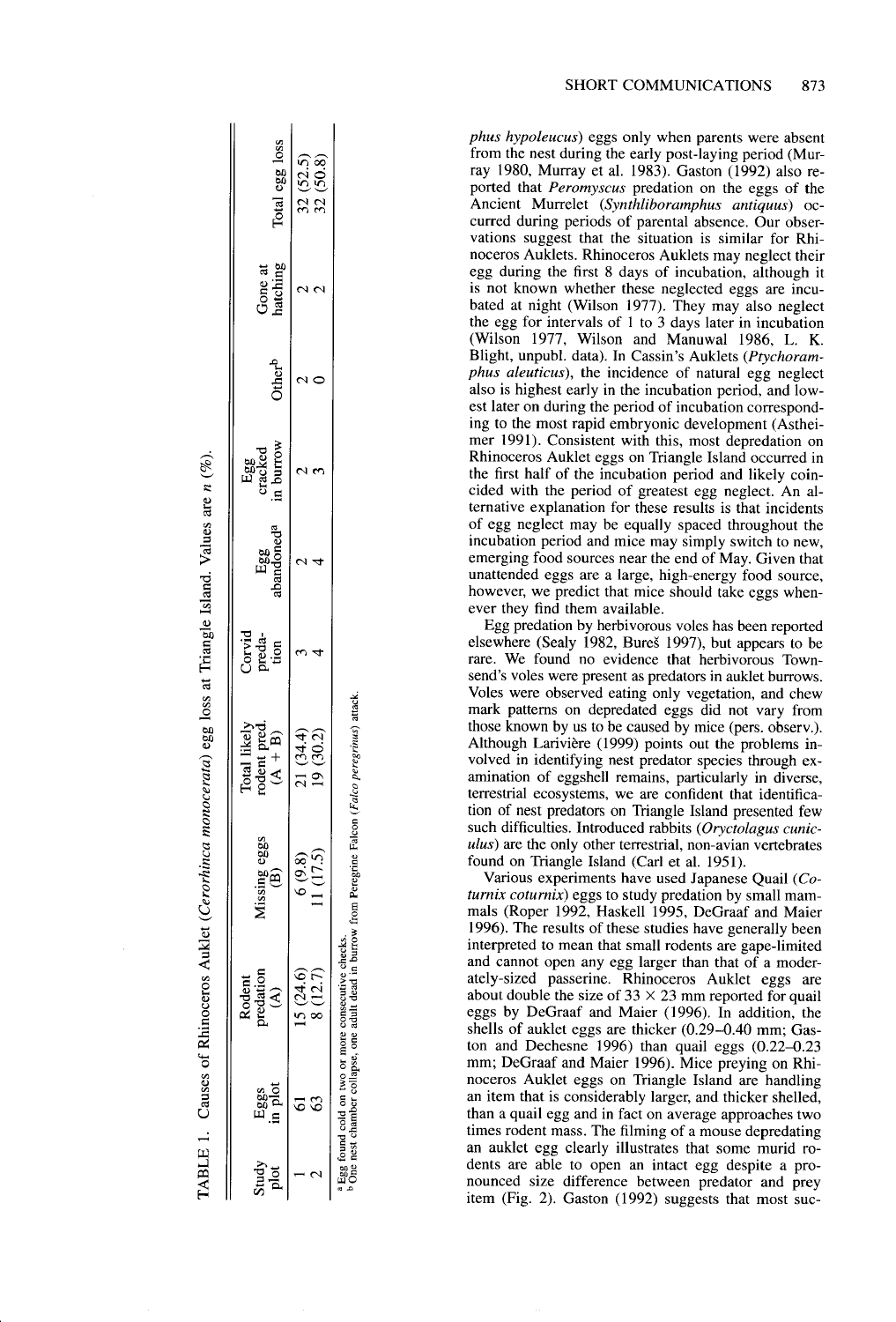

**FIGURE I. Mouse-depredated Rhinoceros Auklet (Cerorhinca monocerara) egg, Triangle Island, British Columbia, showing entry point at small end of egg.** 



**FIGURE 2. Keen's mouse (Peromyscus keeni) opening intact Rhinoceros Auklet (Cerorhinca monocerata) egg, Triangle Island, British Columbia. Infrared video-camera image.**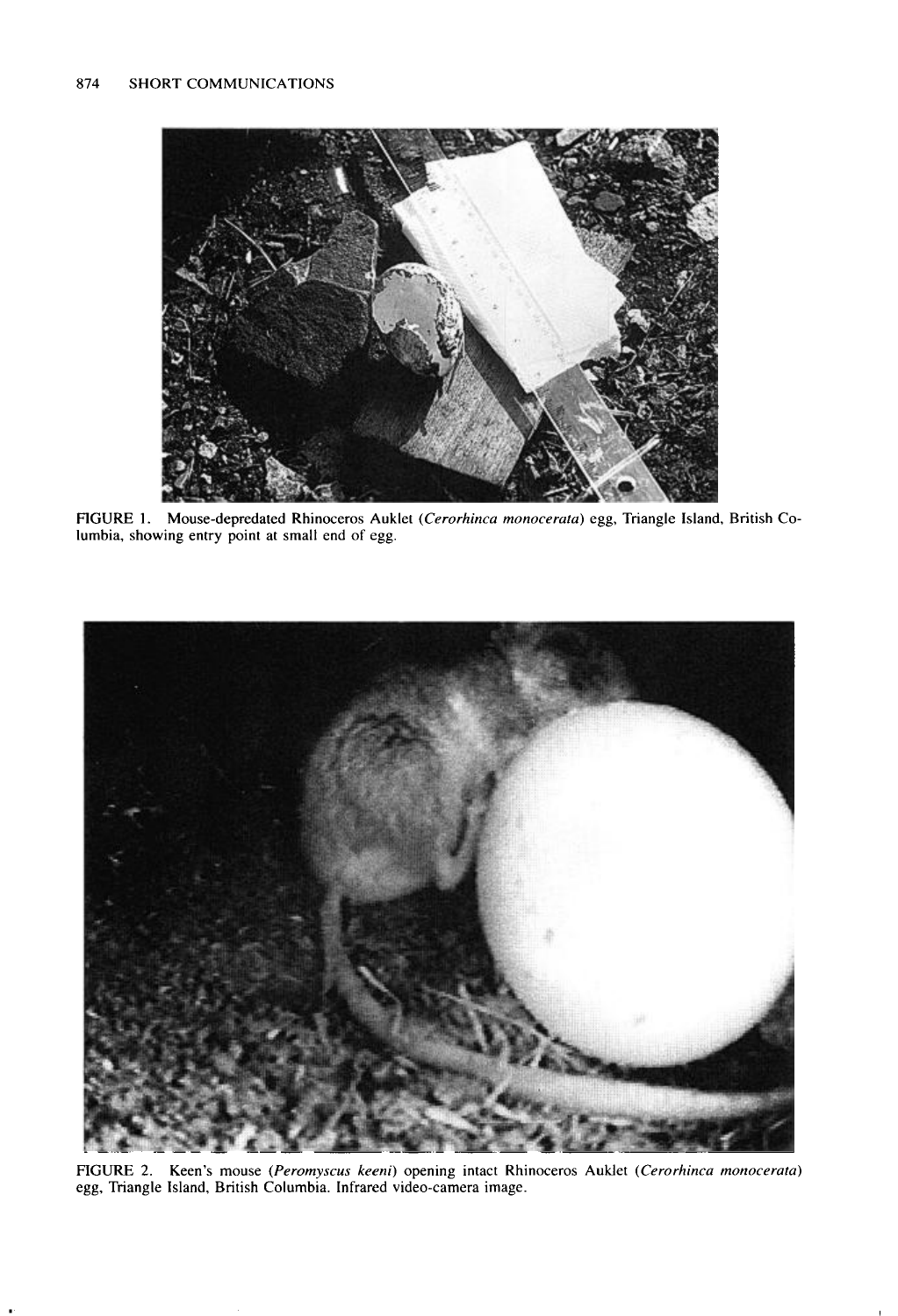cessful mouse predation on Ancient Murrelet eggs was **on those that were previously cracked. The mixed rock and earth substrate of auklet burrows may sometimes assist mice in opening eggs at Triangle Island, although the filmed egg did not appear to be cracked by rolling. Craig (1998) reports that least chipmunks (Tamias minimus) were only able to open quail eggs when the egg was lodged between the predator's body and the inside of the nest. Once this was achieved, the small end of the egg was readily bitten through. The consistency with which auklet eggs were found opened from the small end indicates that whether a depredated egg is initially cracked or intact may be unimportant. Scarcity of food supply through the winter months is likely the limiting factor controlling the mouse population at Triangle Island (Carl et al. 1951). Egg laying for Rhinoceros Auklets there begins in mid-April, and seabird eggs may provide mice with an alternate highprotein food source at a time when seeds are unavailable and other foods still scarce.** 

**In conclusion, depredation by Peromyscus can contribute substantially to egg mortality for Rhinoceros Auklets nesting on Triangle Island. Total egg loss appears to be higher there than on islands where mice are absent: at a Washington State Rhinoceros Auklet colony**  with no rodent predators, an estimated 81.5% and 91.1% **of eggs hatched over a two-year study (Wilson 1977). Our preliminary data show a probable link between egg neglect and predation. Given that egg neglect is an adaptation in marine birds to deal with patchy and distant food sources (Lack 1967), there is likely to be interannual variation of neglect with more frequent or longer periods occurring in years of poor food availability. As El Nifio conditions appeared to affect prey composition and availability for Triangle Island seabirds in 1998 (Triangle Island Research Station, unpubl. data), the rate of egg predation by mice may have been higher during our study than in other years. Whether egg predation shows inter-annual fluctuations related to neglect patterns remains to be tested.** 

**Thanks to Laura Jones, Hugh Knechtel, and Tony Williams for helpful comments and discussion. Comments by Mark Drever, Chris Guglielmo, and two anonymous reviewers improved the manuscript, and Boyd Pyper provided assistance in the field. This re**search was funded by grants from the Nestucca Oil Spill Trust Fund to DFB and G. W. Kaiser (Canadian Wildlife Service), Natural Sciences and Engineering **Research Council (NSERC) operating grants to E Cooke and T D. Williams, and by a John K. Cooper Foundation research award and an NSERC post-graduate scholarship to LKB. Thanks also go to the BC Ministry of Environment, Lands and Parks for permission to work in the Triangle Island Ecological Reserve. The Canadian Coast Guard provided ship and helicopter support.** 

- 
- 
- **BURES, S. 1997. High common vole (Microtus arvalis) predation on ground-nesting bird eggs and nestlings. Ibis 139:173-174.**
- **CARL, G. C., C. J. GUIGUET, AND G. A. HARDY. 195 1. Biologv of the Scott Island Grouo. British Colum**bia. Rep. Provincial Mus., Victoria, British Co**lumbia, Canada.**
- **CRAIG, D. P. 1998. Chipmunks use leverage to eat oversized eggs: support for the use of quail eggs in artificial nest studies. Auk 115:486-489.**
- **COWAN, I. M., AND C. J. GUIGUET. 1975. The mammals of British Columbia. Handbook No. 11. British Columbia Provincial Mus., Victoria, British Columbia, Canada.**
- **DEGRAAF, R. M., AND T. J. MAIER. 1996. Effect of egg size on predation by white-footed mice. Wilson Bull. 108:535-539.**
- **FURNESS, R. W., AND F? MONAGHAN. 1987. Seabird ecology. Blackie and Son, Glasgow.**
- **GASTON, A. J. 1992. The Ancient Murrelet: a natural history in the Queen Charlotte Islands. T & A. D. Poyser, London.**
- **GASTON, A. J., AND S. C. B. DECHESNE. 1996. Rhinoceros Auklet (Cerorhinca monoceruta). In A. Poole and E Gill [EDS.], The birds of North America, No. 212. The Academy of Natural Sciences, Philadelphia, and The American Ornithologists' Union, Washington, DC.**
- **GUILLORY, H. G. 1987. Cavity competition and suspected predation on Protonothary Warblers by Peromyscus. J. Field Ornithol. 58:425-427.**
- **HASKELL, D. G. 1995. Forest fragmentation and nest predation: are experiments with Japanese Quail eggs misleading? Auk 112:767-770.**
- **HOGAN, K. M., M. C. HEDIN, H. S. KOH, S. K. DAVIS, AND I. E GREENBAUM. 1993. Systematic and taxonomic implications of karyotypic, electrophoret**ic, and mitochondrial-DNA variation in **Peromyscus from the Pacific Northwest. J. Mammal. 74: 819-831.**
- **LACK, D. 1967. Interrelationships in breeding adaptations as shown by marine birds. Proc. Int. Ornithol. Congr. 14:3-42.**
- LARIVIÈRE, S. 1999. Reasons why predators cannot be **inferred from nest remains. Condor 101:718-721.**
- **MAXSON, S. J., AND L. W. ORING. 1978. Mice as a source of egg loss among ground-nesting birds. Auk 95:582-584.**
- **MURRAY, K. G. 1980. Predation by deer mice on Xantus' Murrelet eggs on Santa Barbara Island, California. M.Sc. thesis, California State Univ., Northridge, CA.**
- **MURRAY, K. G., K. WINNETT-MURRAY, Z. A. EPPLEY, G. L. HUNT JR., AND D. B. SCHWARTZ. 1983. Breeding biology of the Xantus' Murrelet. Condor 85:12-21.**
- **LITERATURE CITED RODWAY, M. 1991. Status and conservation of breed**ing seabirds in British Columbia, p. 43-102. In J. **ADLER, G. H., AND R. LEVINS. 1994. The island syn- P Croxall [ED.], Seabird status and conservation:**  drome in rodent populations. Q. Rev. Biol. 69: a supplement. Int. Council Bird Preserv. Tech. 473-490. Publ. 11, Cambridge.
- ASTHEIMER, L. B. 1991. Embryo metabolism and egg ROGERS, C. M., M. J. TAITT, J. N. M. SMITH, AND G. **neglect in Cassin's Auklets. Condor 93:486-495. JONGEJAN. 1997. Nest predation and cowbird par-**